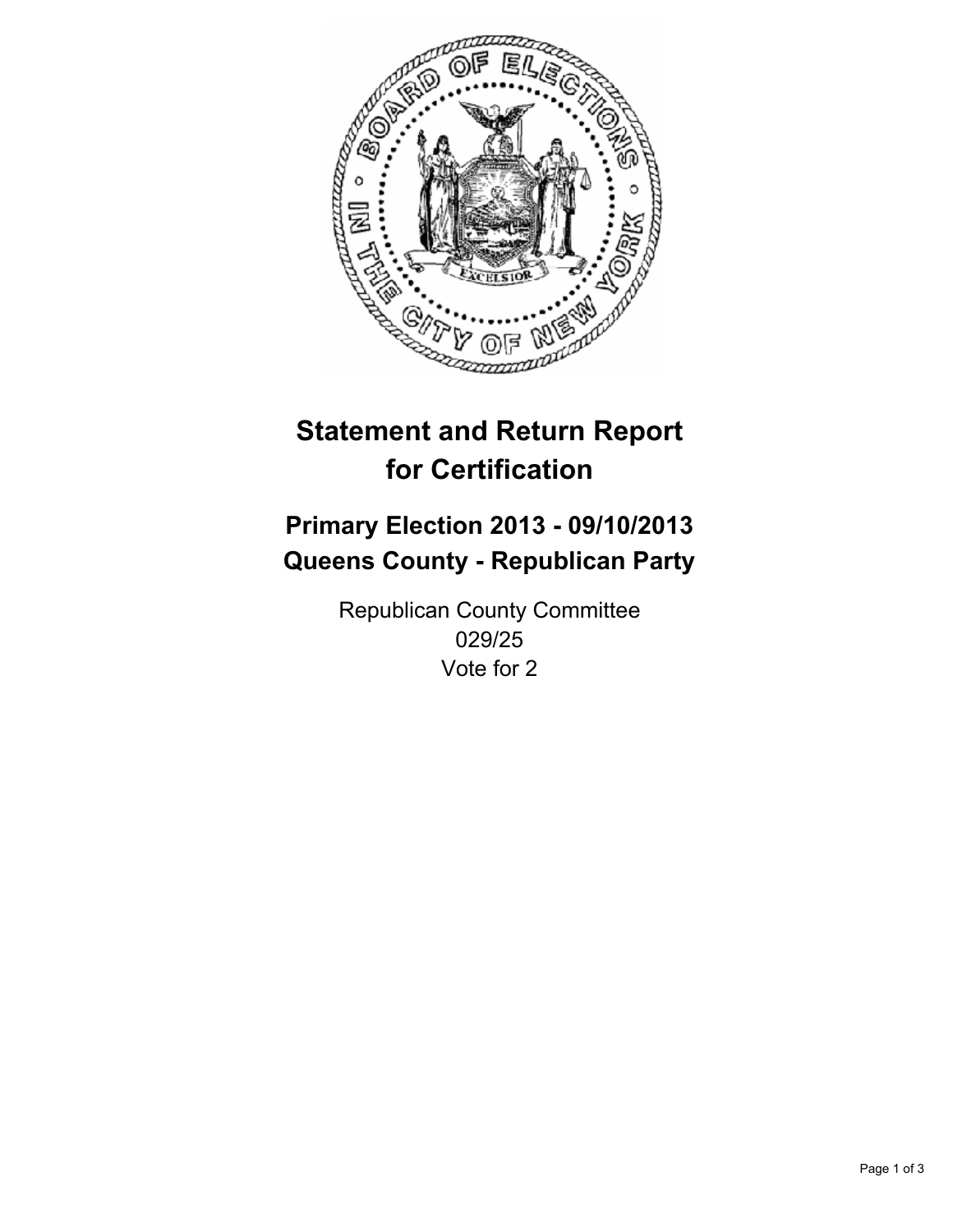

### **Assembly District 25**

| <b>Total Votes</b>   | 0            |
|----------------------|--------------|
| LI LI HO             | O            |
| ANDRZEJ JANIAK       | O            |
| KIMON C. THERMOS     | 0            |
| ELENI A. THERMOS     | <sup>0</sup> |
| <b>AFFIDAVIT</b>     |              |
| SPECIAL PRESIDENTIAL | 0            |
| <b>FEDERAL</b>       | 0            |
| ABSENTEE/MILITARY    | 3            |
| <b>EMERGENCY</b>     | 0            |